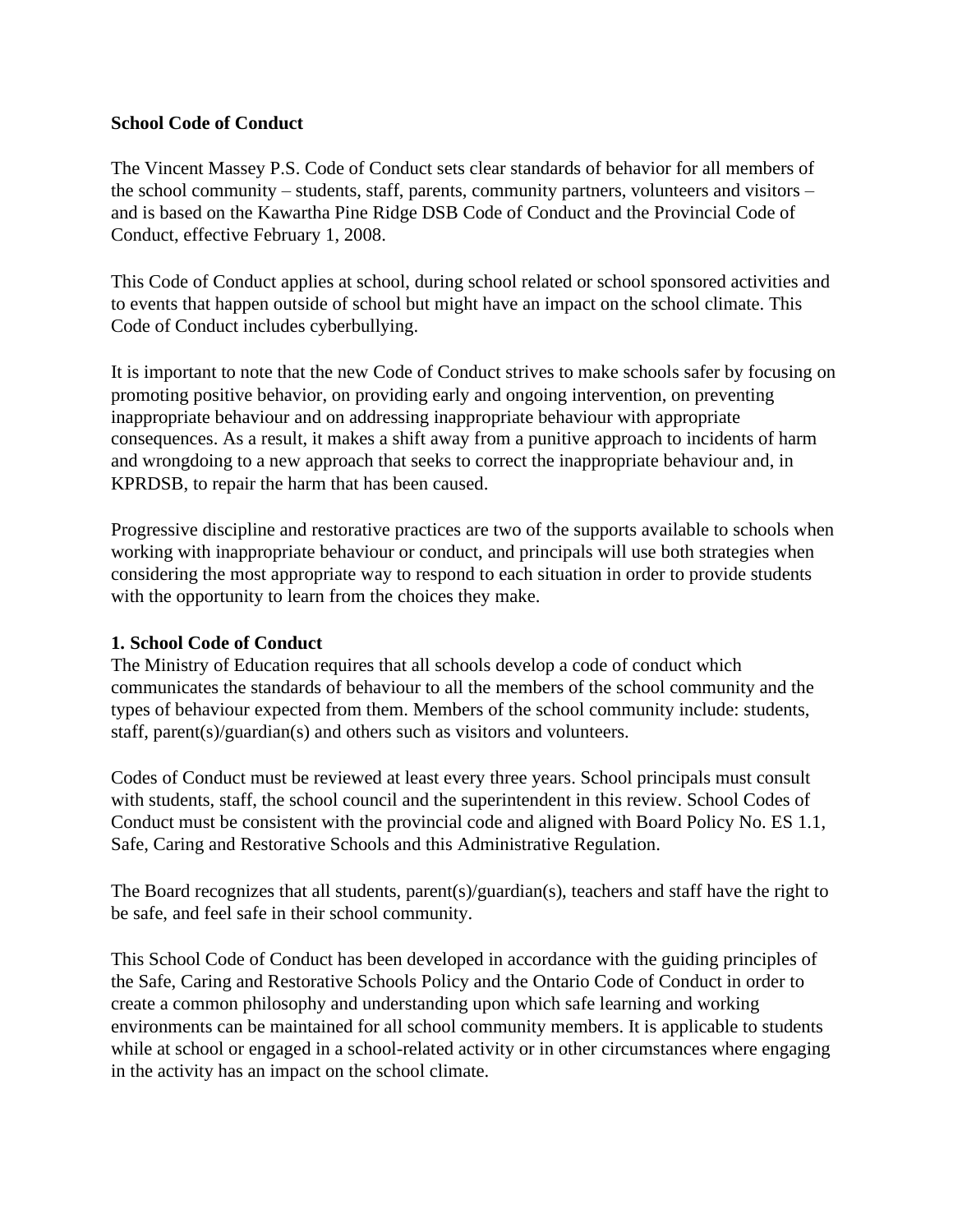# **2. School Code of Conduct Responsibilities**

*(Every school shall use the following rights and responsibilities for the school Code of Conduct.)*

In order to uphold the right of all school members to access a safe school community, there are a number of responsibilities for which all school members must be accountable to ensure a safe and/or positive learning environment.

#### *2.1.Common School Community Member Responsibilities*

- Safety is everyone's responsibility.
- Everyone in our school community is responsible for promoting safe, caring relationships that respect human dignity.
- Everyone is responsible for preventing harm.
- Students, staff, volunteers, parents and guardians have additional responsibilities unique to their roles.

*2.2.Additional Student Responsibilities* All students have the additional responsibility to:

- Exercise self-discipline, follow the established rules and accept responsibility for their actions, based on age and individual ability
- Come to school prepared, on time, and ready to learn and support a positive learning environment
- Show respect for themselves, for others and for those in authority
- Refrain from bringing anything to school that may compromise safety, inclusion or respect for the dignity of another member of the school community.

*2.3 Additional Teaching Staff Responsibilities* Teaching staff have the additional responsibility to:

- Help students achieve their full potential and develop their self-worth
- Assess, evaluate and report student progress
- Communicate regularly and meaningfully with students, parents or guardians
- Discipline fairly and consistently, taking any mitigating factors into account; this is in keeping with school board regulations on Discipline/Promoting Positive Student Behaviour/Code of

Conduct, and the School Code of

**Conduct** 

- Be on time and prepared for all classes and school activities
- Prepare students for the full responsibilities of membership in their community/society
- Safeguard students from persons or conditions that interfere with the learning process
- Understand and minimize any biases that may affect student-teacher relationships.

*2.4 Additional Parent(s)/Guardian(s) Responsibilities* Parent(s)/Guardian(s) has/have the additional responsibility to:  $\Box$  Attend to their child's physical, social, academic and emotional well-being  $\Box$  Show an active interest in their child's school work and actively support student progress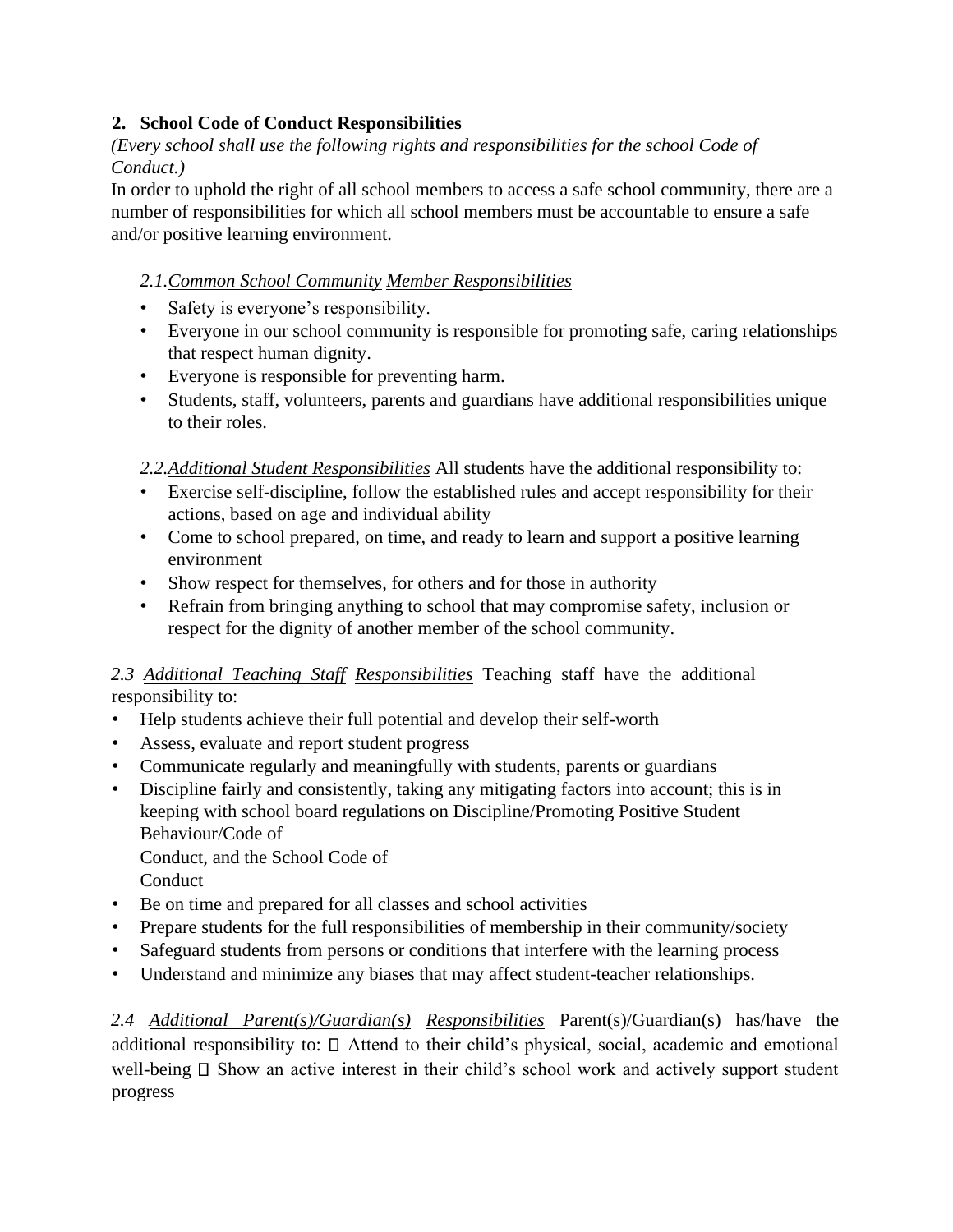- Communicate regularly with the school
- Help their child be neat, clean, appropriately dressed and prepared for school
- Ensure their child attends school and is on time
- Promptly report to the school their child's absence or late arrival
- Become familiar with the code of conduct and school rules
- Encourage and assist their child in following the rules of behaviour
- Assist school staff in dealing with disciplinary issues.

### **3. Standards of Behaviour**

### *3.1 Respect, Dignity, Civility, Equality and*

### *Responsible Participation in School Life*

We all value one another and treat each other with respect and dignity. We educate our students to be caring, responsible community members who protect everyone's physical, social, academic and emotional well-being. Everyone in the school community must:

- Respect and comply with all applicable federal, provincial and municipal laws
- Demonstrate the character attributes set out by the school board
- Respect differences among people, their ideas, opinions, experiences and perspectives
- Treat one another with dignity and respect at all times, and especially when they disagree
- Respect and treat everyone fairly, regardless of race, ancestry, place of origin, colour, ethnic origin, citizenship, creed, sex, sexual orientation, gender identity, gender expression, age, marital status, family status or disability
- Respect the rights of individuals and groups
- Show proper care and regard for school and student property
- Take appropriate measures to help one another
- Address behaviours that are disrespectful, unwelcoming or that exclude anyone
- Use non-violent means to resolve conflict
- Dress in a manner that is appropriate to school activities with regard to exposure, cleanliness and message
- Respect persons who are in a position of authority
- Respect the common goal to work in an environment of learning and teaching.

# *3.2 Physical and Emotional*

# *(Psychological) Safety* Weapons

The following will not be tolerated:

- Possession of any weapon or replica weapon, such as firearms
- Use of any object or means to threaten or intimidate another person
- Causing injury to any person with an object.

# Alcohol and Drugs

The following will not be tolerated:

• Possessing, being under the influence of, or providing others with, alcohol or restricted drugs.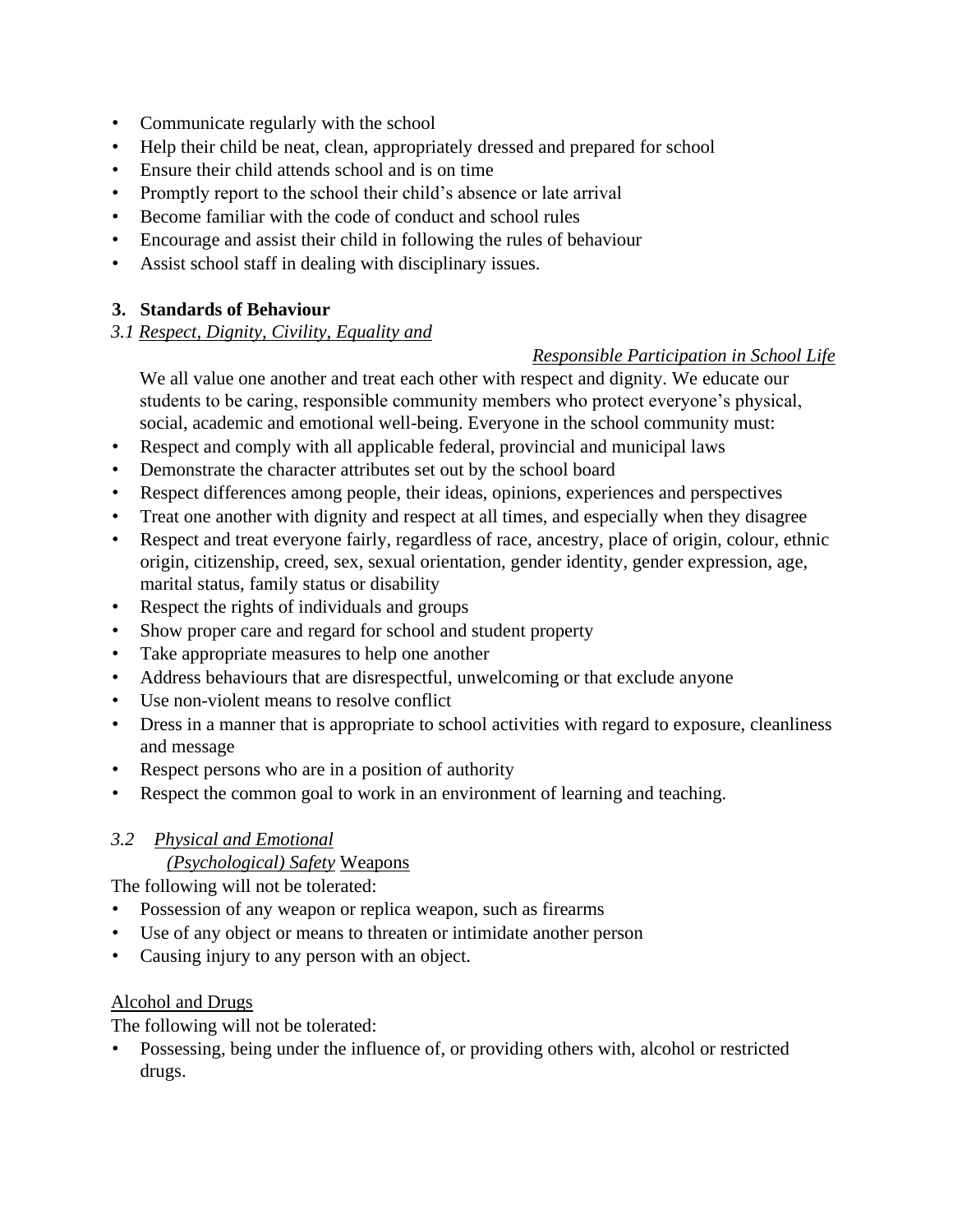#### Physical Aggression

The following will not be tolerated:

- Inflicting or encouraging others to inflict bodily harm on another person
- Intimidation

Non-physical Aggression The following will not be tolerated:

- Emotional, sexual, homophobic, racist, sexist, faith-based, ability-based or social statusbased actions that hurt an individual or group, whether intentional or not
- Threatening physical harm, bullying or harassing others
- Using any form of discrimination, stereotype, prejudice, harassment, hate/bias-motivated act.

Further to these standards of behaviour, all school members are expected to seek staff assistance, if necessary, to resolve conflict peacefully.

Bullying and harassment in any form are wrong and hurtful. Everyone has a role to play as we work together to prevent, identify and respond to bullying and exclusion. We all are accountable for our actions. Where bullying does occur, we respond fairly and appropriately, to build respectful relationships. Restorative practice is one strategy we use to prevent, and repair the harm caused, by bullying and exclusion.

Bullying definition: *Bullying* is aggressive and typically repeated behaviour by a pupil where:

- The behaviour is intended to, or the pupil ought to know that the behaviour would be likely to; cause harm, fear, or distress to another individual or group, including physical, psychological, social, emotional or academic harm to reputation or property; create an unwelcoming environment at a school for another group or individual.
- The behaviour occurs where there is a real or perceived imbalance of power between the pupil and the individual being bullied, based on factors such as size, strength, age, intelligence, peer group, economic or social status, religion, ethnic origin, sexual orientation, family circumstance, gender, gender identity, gender expression, race, disability or the receipt of special education.
- The behaviour includes use of any physical, verbal, electronic, written or other means.

Cyber-bullying involves bullying by electronic means, including:

- Creating a web page or blog in which the creator assumes the identity of another person
- Impersonating another person as the author of content or messages posted on the Internet
- Communicating inappropriate material electronically to more than one individual, or posting material on a website that may be accessed by one or more persons.

Bullying, in any form has negative effects on:

- A student's ability to learn
- Healthy relationships and the school climate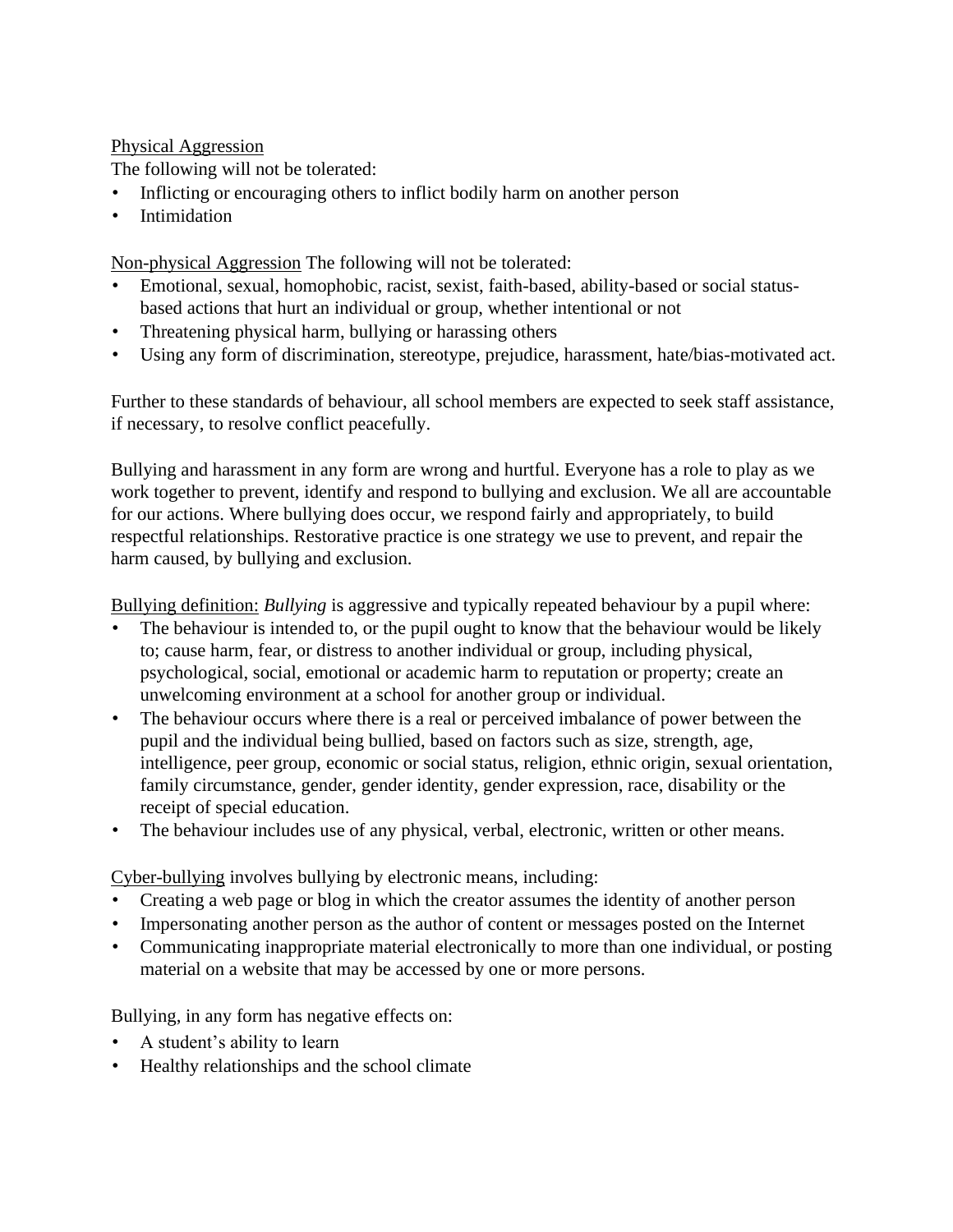• A school's ability to educate its students. Bullying in any form **will not be accepted** on school property, at school-related activities, on school buses, or in any other circumstances (e.g., online) where bullying will have a negative effect on the school climate.

# **4. School Code of Conduct Rules**

- Students must be allowed to learn.
- Teachers must be allowed to teach.
- The following behaviours **are not acceptable** for anyone in the school community: oPhysical, verbal, electronic, written or other means of sexual or psychological abuse (e.g., sarcasm ridicule, humiliation) o Assault

oBullying o Actions motivated by hate, bias, or discrimination (e.g., on grounds of race, ancestry, place of origin, colour, ethnic origin, citizenship, creed, sex, sexual orientation, gender identity, gender expression, age, marital status, family status or disability).

o Damage to property in the school environment (including school grounds, school buses, on school excursions). *Note:* The principal also may apply these rules to a pupil when the pupil's conduct outside the school environment negatively affects the school.

- students will follow the rules of school conduct while on any field trip or school-related activity;
- skateboards, roller blades, scooters and bikes are not to be used on school property;
- outdoor clothing, including hats, caps and bandanas, are not to be worn during class times/in the school building;
- intermediate students are **required** to change into athletic attire for physical education classes. Physical education clothing must follow dress code expectations;
- vulgar or profane language is not acceptable (shall use proper and acceptable language);
- students must identify themselves to school staff upon request;
- students are expected to participate productively and actively in school curriculum;
- students are expected to bring notes to explain absences;
- smoking and possession of tobacco, matches, lighters or other prohibited items are not permitted on school property and will result in immediate suspension; and
- cell phones, pagers, other communication devices are only permitted under teacher supervision (see section on PEDs).

# **School Dress Code**

Students will dress appropriately for the school environment. This includes:

- clothing which covers shoulders to midthigh; midriff is covered;
- no spaghetti straps, no muscle shirts, no clothing advertising inappropriate products or messages including alcohol, tobacco, drugs or profanity, putdowns;
- undergarments cannot be exposed;
- appropriate jewellery and accessories, e.g. no studded/spiked jewellery or belts, no necklaces made from bullet casings;
- any student wearing clothing that is deemed inappropriate will be required to cover up, change or turn the offensive message to the inside.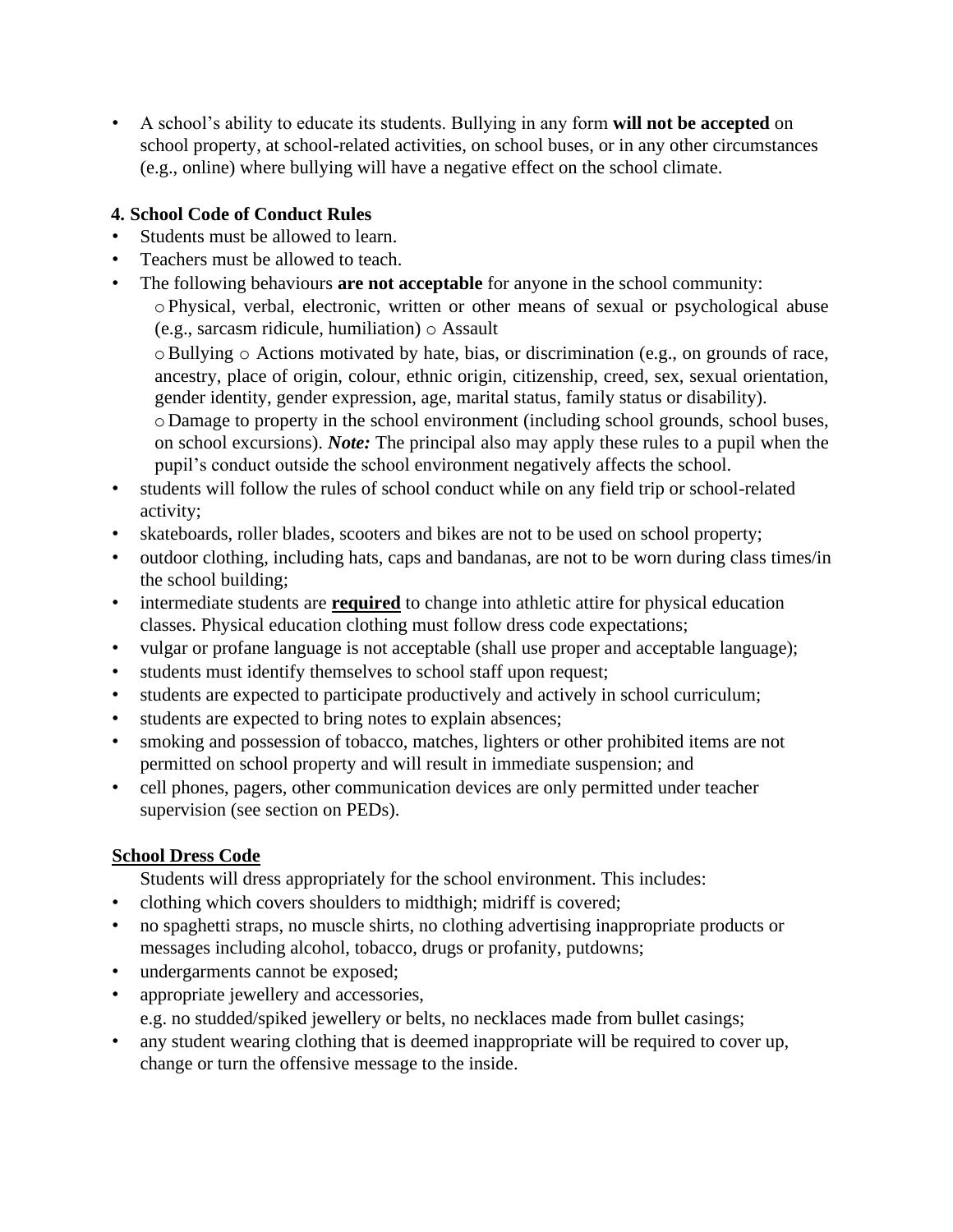**5. School Code of Conduct Procedures** *(The principal will outline in the school the common practices and procedures of the school. These may include daily routines that impact on behaviour, i.e., in classrooms, the use of lockers, lunchtime, hall monitoring, playground, buses, attendance, general deportment.)*

- Signs will be posted directing visitor(s) to begin their visit at the office.
- Students do not go home at lunchtime without a note;
- Parent volunteers wear identification tags;
- Police checks are required for all volunteers in the school; new volunteers to the school must register on [www.kprdsb.ca](http://www.kprdsb.ca/) [w](http://www.kprdsb.ca/)ebsite after they apply for their police check.
- Teachers wearing orange vests supervise the yard using walkie talkies
- Most school doors are kept locked during the day;
- Students line up to enter the school. Students enter and exit the school at their assigned doors unless reporting to the office for a late slip;
- Teachers meet their classes at the doors;  $\square$  Morning announcements update student and staff about safety issues;
- The Safe Arrival program checks for late and absent students;
- Parents wait for students outside during dismissal time;
- Indoor running shoes are required by students;
- Hats are not worn in the school;
- Bicycles, scooters, skateboards and roller blades must be walked or carried on school property;
- Dogs are not permitted on school property.

#### **6. Strategies to Promote Acceptable Behaviour**

#### *6.1 Prevention Strategies*

- Establish a positive school climate
- Maintain effective classroom management and discipline
- Model encouragement, reinforcement and rewards for positive behavior
- Promote social skills development
- Provide information regarding anger management programs
- Use peer counseling and conflict resolution (i.e. Kelso's choices)
- Use effective, respectful home-school communication

# 6.2 Supportive Intervention Strategies □ Teachable moments

- Verbal reminders and reinforcement
- Active listening
- Positive choices
- Restorative practices and other problem solving techniques
- Contracts for expected behavior
- Appropriate outside agencies
- Interviews/discussion
- School/board/community resources
- Understanding of individual and group interactions and power imbalances within society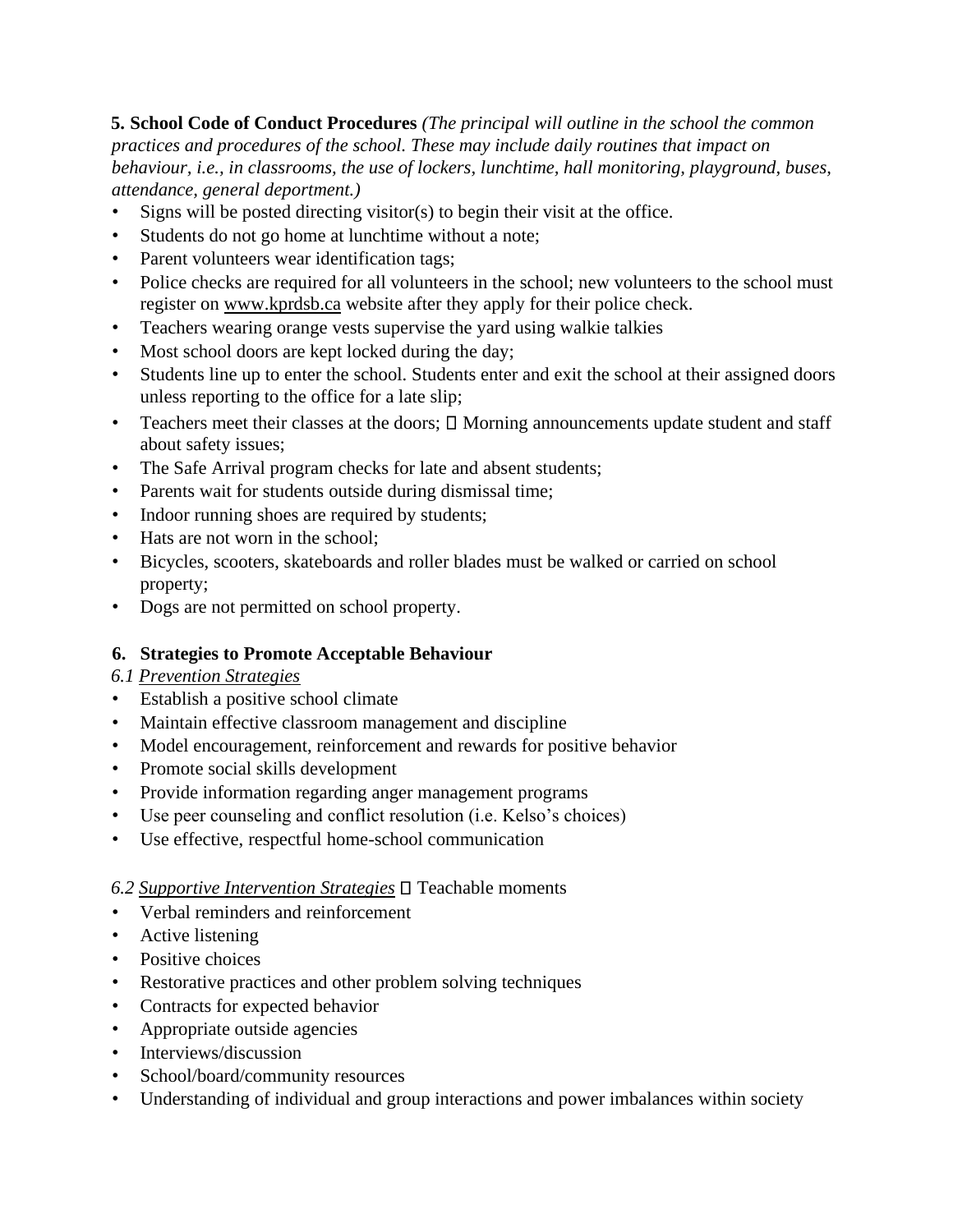• Learning and information-sharing to better understand people and situations.

### **7. Consequences for Unacceptable Behaviour**

Consequences shall be appropriate to the individual, related to the circumstances and/or actions and progressive when appropriate.

- *7.1 Consequences may include one or more of the following:*
- Restorative practice
- Warnings
- Time-outs
- Time-owed
- Restricted privileges
- Learning about an issue
- Apology
- Restitutions (e.g., paying for damage, doing community service)  $\Box$  Suspension
- Expulsion.
- 7.2 As required by law, a student **will be suspended**, and expulsion may be considered, if the pupil commits one or more of the following infractions at school or a school-related activity:
- Possessing a weapon including a firearm
- Using a weapon to cause or to threaten bodily harm to another person
- Committing a physical assault that causes bodily harm requiring medical treatment
- Committing sexual assault
- Committing an offence motivated by hate, bias or discrimination
- Trafficking in weapons or in restricted drugs
- Committing robbery  $\square$  Giving alcohol to a minor
- Bullying if:  $\circ$  The pupil has been suspended previously for bullying

o The pupil's presence in the school creates an unacceptable risk to another person.

- 7.3 As required by law, a student **may be suspended**, and expulsion may be considered, in the following cases:
- The pupil commits an infraction in the school community, which could have a negative effect on the school  $\Box$  The pupil's pattern of behavior is so "refractory" (unmanageable) that the pupil's presence is harmful to the learning environment
- The pupil has taken part in activities that: o Cause the pupil's presence to be harmful to the physical or emotional well-being of others in the school

o Cause extensive damage to property at the school

• The pupil's pattern of behavior has shown the pupil has not prospered by the instruction available, and the pupil persistently resists changing the behavior.

7.4 As required by law, a student **may be suspended** in the following cases:

• Uttering a threat to inflict serious bodily harm on another person